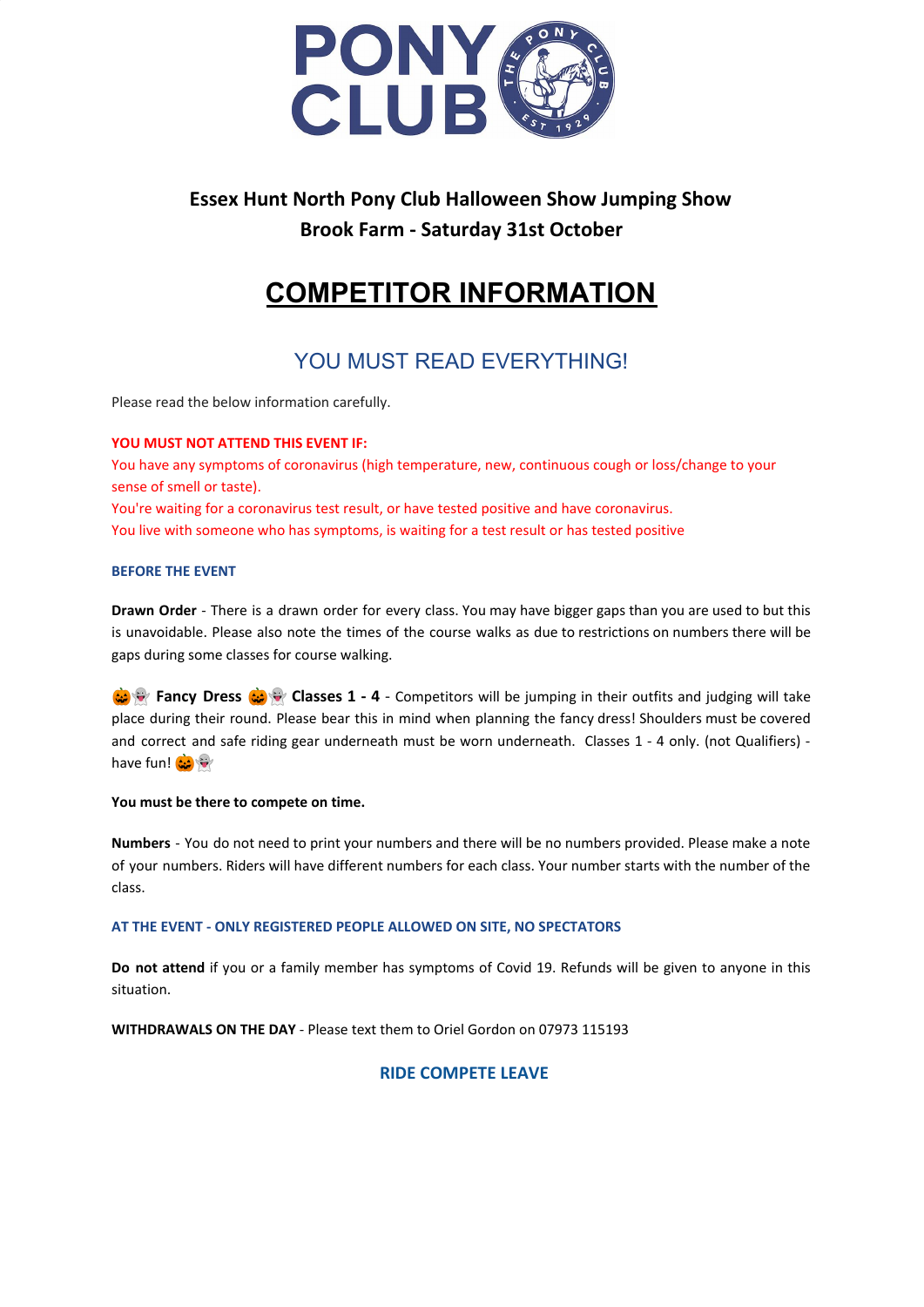

## **ON ARRIVAL**

You will be greeted at the gate by our Parking Steward. We will check that those accompanying the rider are the same as you have declared on your entry. If your nominated person cannot attend, please email any changes BEFORE the event to *[orielg@icloud.com](mailto:orielg@icloud.com)* This is very important as it is a legal requirement for us to track and trace.

## **QR CODES WILL BE AVAILABLE TO SCAN ON THE DAY SO DOWNLOAD: NHS COVID 19 APP**

**Parking** - You will be directed to park at safe distances from each other. Current recommendations are 10m apart if there is tying up allowed on both sides of your box; 5m where tying up is on one side only, and 3m apart where there is no tying up allowed. This allows social distancing to be maintained. You should maintain social distancing from everyone other than those from your own household or bubble.

**Information Point (GREEN CABIN near the arena, PLEASE KNOCK DO NOT ENTER)** If you need a **HAT TAG** please go to the Information team on arrival who will check your hat and tag if necessary. Please ensure your hat is ready to be tagged with the Standards easily visible. You will not be able to compete if your hat is not tagged. Here is the link to the pony club hat rule <https://pcuk.org/media/3t2nxfnb/hat-rule-2020.pdf>

**Body Protectors** - These are not compulsory but are recommended.

**Hair and Jewellery** - Please make sure your hair is tied back with a hairnet and any earrings taken out as per Pony Club Rules.

**Passports & Vaccinations** - EHNPC Officials on site will carry out random vaccinations checks in the horsebox park, and so you need to still remember to have your horses' passports with you, but you will not be required to present your passport on arrival.

**COURSE WALKS** - Strictly only 20 people will be allowed into the arena at anyone time - this may mean that parents can not accompany children in the larger classes. **Only the first 20 competitors to ride will be allowed in the first course walk and the next batch of competitors in the second course walk.** Please see the Times for clarity.

Competitors MUST wear a MASK whilst walking the course. Children 10 and under do not need to wear a **mask.**

#### **WARM UP/ COMPETE**

The Warm Up / Collecting Ring is beside the big outdoor arena. A maximum of 10 horses will be allowed in the warm up area - you will be allowed to enter in running order. You will not be allowed into this area more than 20 minutes before your riding time unless you are early to go after a course change or course walk. If this is the case you can enter earlier to allow time to warm up and course walk. A steward will alter fence heights. You will be called forward by the steward to go through to the arena for your round. Riders & Horses only in all warm-up areas – no helpers / parents on foot please (except for lead rein and 50 cm class.) The covered warm up area is restricted to 5 horses at any one time and will be used as an overspill area or cool down area.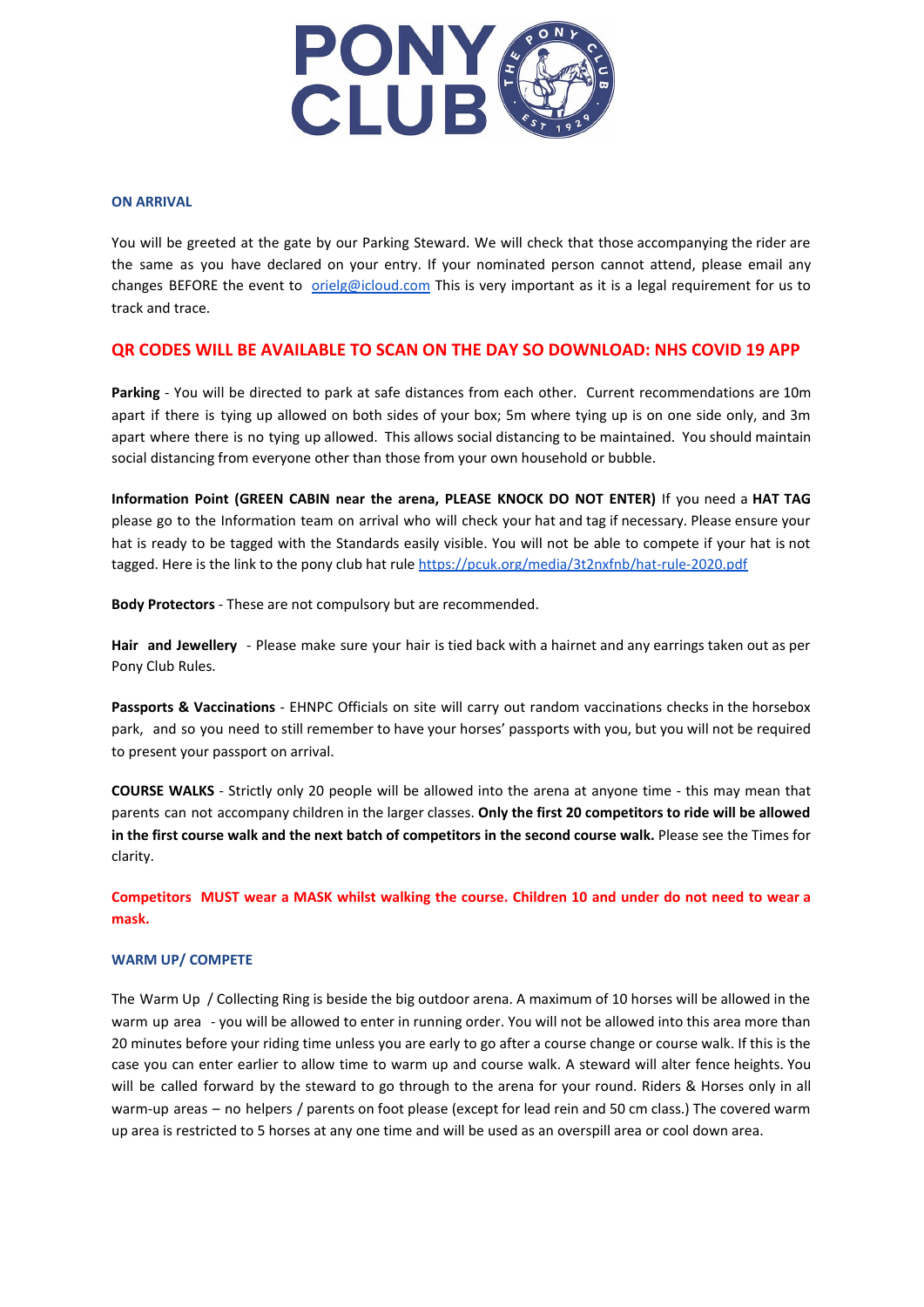

**PARENTS / SUPPORT** - PLEASE DO NOT CONGREGATE IN GROUPS anywhere at Brook Farm. The gallery will be closed but you will be able to watch your competitor from the gate to the arena but no one else.

YOU ARE EXPECTED TO RIDE ON YOUR ALLOCATED TIMES. IF YOU DO NOT DO SO, YOU RISK BEING UNABLE TO COMPETE.

We ask that competitors maintain social distancing when riding. We ask that once you have completed your round you return to your vehicle as soon as possible and once you have finished competing, you leave the site as promptly as possible.

**Rider Falls** - If you fall off In the lorry park or warm up you must be checked by a paramedic before continuing to compete. All rider fallers must be checked by a paramedic before you leave the site.

## **DELAYS**

We always aim to run to time, however delays are, at times, unavoidable. In the event that we do experience delays we will communicate to those at the event. We ask you to be patient and wait with your vehicle, maintaining social distancing. We will have to maintain our limit of 10 riders in the warm up areas and will advise those arriving at the event or the collecting ring if we are experiencing a delay. You may find more information at our 'Information Point'. Please observe a social distance of 2m at all times, when approaching officials and other competitors. If we experience a major delay we will communicate via our social media page on FaceBook - 'EHNPC Events'.

**SCORES & PRIZE GIVING** - Results will be published on [www.ponyclubresults.co.uk](http://www.ponyclubresults.co.uk/) approximately half an hour after each class so please DO NOT hang around at the end of the class for them. If you are placed Competitors may collect their rosettes from the Information Point - we will place to 8th in each class. YOU MUST OBSERVE SOCIAL DISTANCING WHILST COLLECTING ROSETTES, anyone not complying will not be able to collect their rosette. If you want us to post rosettes for you please bring a large Self Addressed A4 sized envelope with a large letter stamp (it is your responsibility to ensure you have ample postage).

**DOGS** - Ideally please leave dogs at home or in the lorry park.

**REFRESHMENTS** - On-site catering is available, in line with current government guidance. You need to maintain a 2m social distance when queueing and enjoying the catering facilities.

PHOTOGRAPHER - There will be a Photographer [https://www.sportinpictures.co.uk/,](https://www.sportinpictures.co.uk/) photos will be online after the show.

**TOILETS** - Toilets will be provided and cleaned regularly. Hand sanitising stations will be provided and members are encouraged to take home their rubbish and use their own toilets in their own lorries

As soon as you have finished competing please leave the site as quickly as possible.

**RUBBISH** - Please take all your rubbish away with you